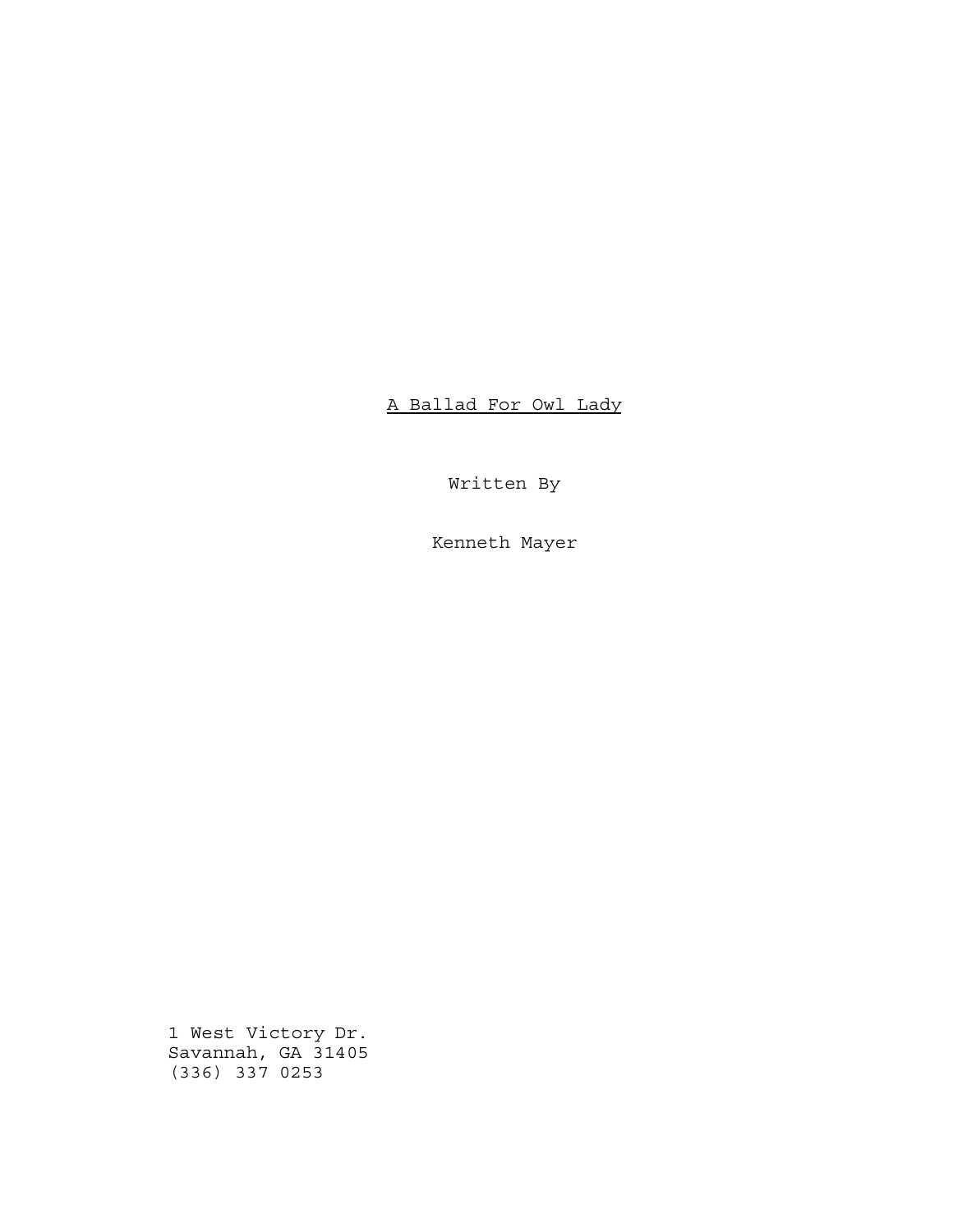#### INT. ARTEMIS' APARTMENT - PRESENT - NIGHT

A cramped, slightly run-down apartment in New Jersey. ARTEMIS BLAKE, mid-40s, paces back and forth, a dwindling cigarette in hand. At a table overflowing with unsorted junk, a young REPORTER, wearing an old-fashioned suit, watches her, nervously tapping his pencil against his notepad. A dreary rain pounds at the windows. The Reporter coughs.

> REPORTER Thank you for agreeing to talk with me, Ms. Blake. Artemis. May I call you Artemis?

ARTEMIS Ms. Blake will do just fine.

REPORTER Right. I know this is a bit unprofessional of me, uh, Ms. Blake, but I just wanted to say that I'm a big fan.

#### ARTEMIS

Fan?

REPORTER I guess you could call me a bit of a mask fanatic. All the great vigilante heroes of the day. You know. Major Metropolis. The Sentinel. Crimson Jones. And, of course...

He points to a frame on the wall. Behind the cracked glass sits a newspaper clipping with a black-and-white photo of a young woman. She's dressed in a tight-fitting outfit adorned with a feathery cape and a mask resembling an owl's face. She stands triumphantly over two goons sprawled unconscious on the floor. The headline reads: OWL LADY STRIKES AGAIN! THE WORLD'S FOREMOST FEMALE CRIME-FIGHTER FOILS FIENDS!

The photo fades into...

EXT. CITY HALL - FAR PAST - DAY

A YOUNG ARTEMIS, dressed in her Owl Lady costume, stands triumphantly over two GOONS, recreating the photo. Offscreen cameras flash periodically as Young Artemis poses.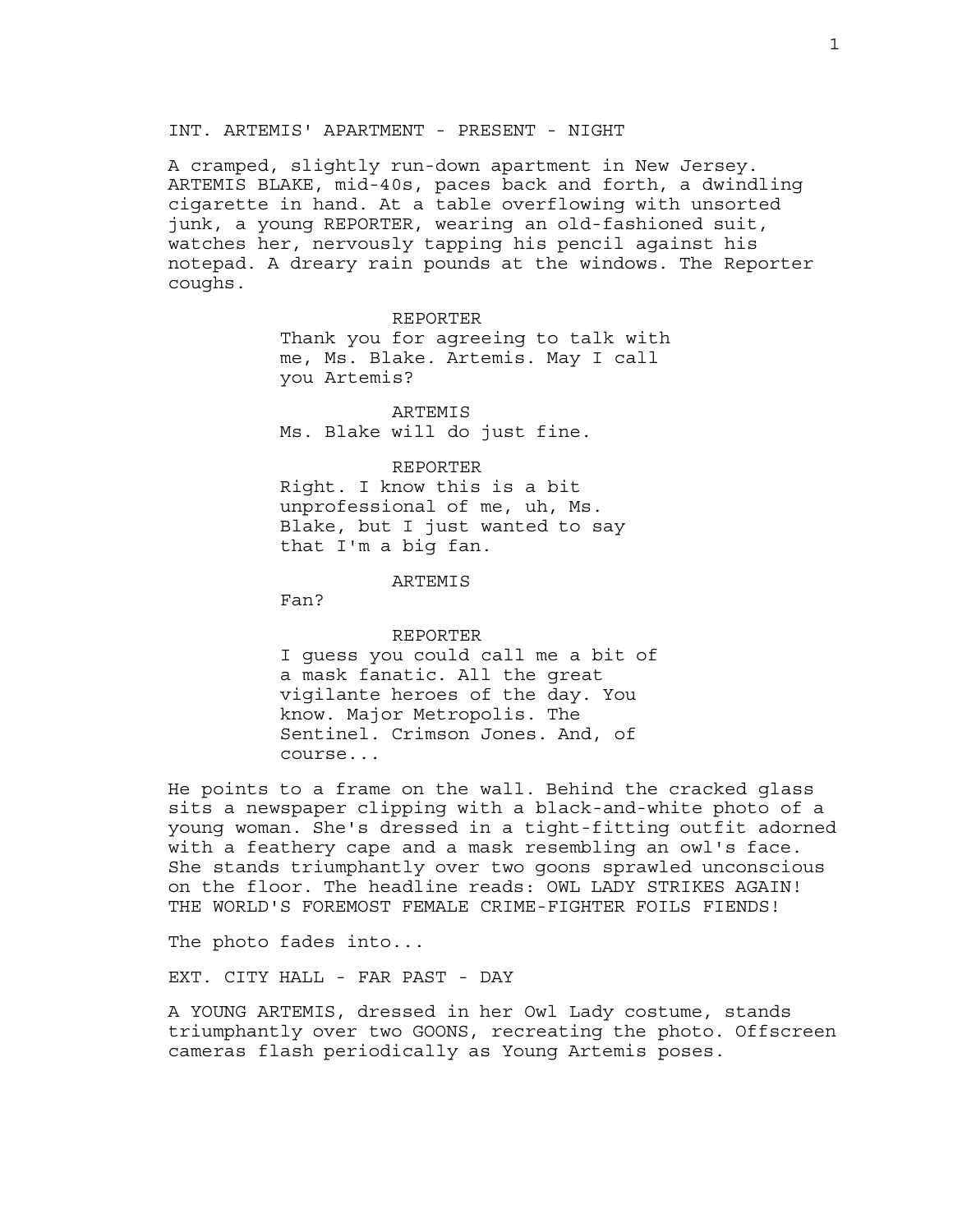#### REPORTER (V.O.)

Owl Lady. The Nocturnal Nemesis, the first and only female vigilante to ever join the League of Heroes.

ARTEMIS (V.O.) That was almost twenty years ago.

INT. ARTEMIS' APARTMENT - INTERVIEW - NIGHT

Artemis takes the frame off the wall. She takes a drag of her cigarette, then tosses the frame onto the table.

### ARTEMIS

No one gives a fuck about masked heroes these days. The police don't let that kind of shit fly anymore. There hasn't been a real public hero in almost a decade.

### REPORTER

Until now.

Artemis stubs out her cigarette on the kitchen counter. She grabs a half-empty carton and pulls out another. She puts it in her mouth, then looks around for a lighter. The Reporter pulls out a lighter and holds it out. Artemis takes it, lights her cigarette, and tosses the lighter back to him.

> **ARTEMIS** You know that photo is fake, right?

She nods to the newspaper clipping.

#### ARTEMIS

They're actors. My publicist staged the whole thing. By the time I came on to the "crime-fighting" scene, hardly anyone actually fought crime anymore. It was all publicity shoots, autographs for adoring fans, handshakes with fancy celeberties, bidding wars over our memoir rights.

REPORTER Not exactly what you had in mind, was it?

#### ARTEMIS

Heh. I was a dumb kid with a dumb cape and dumb dreams about doing (MORE)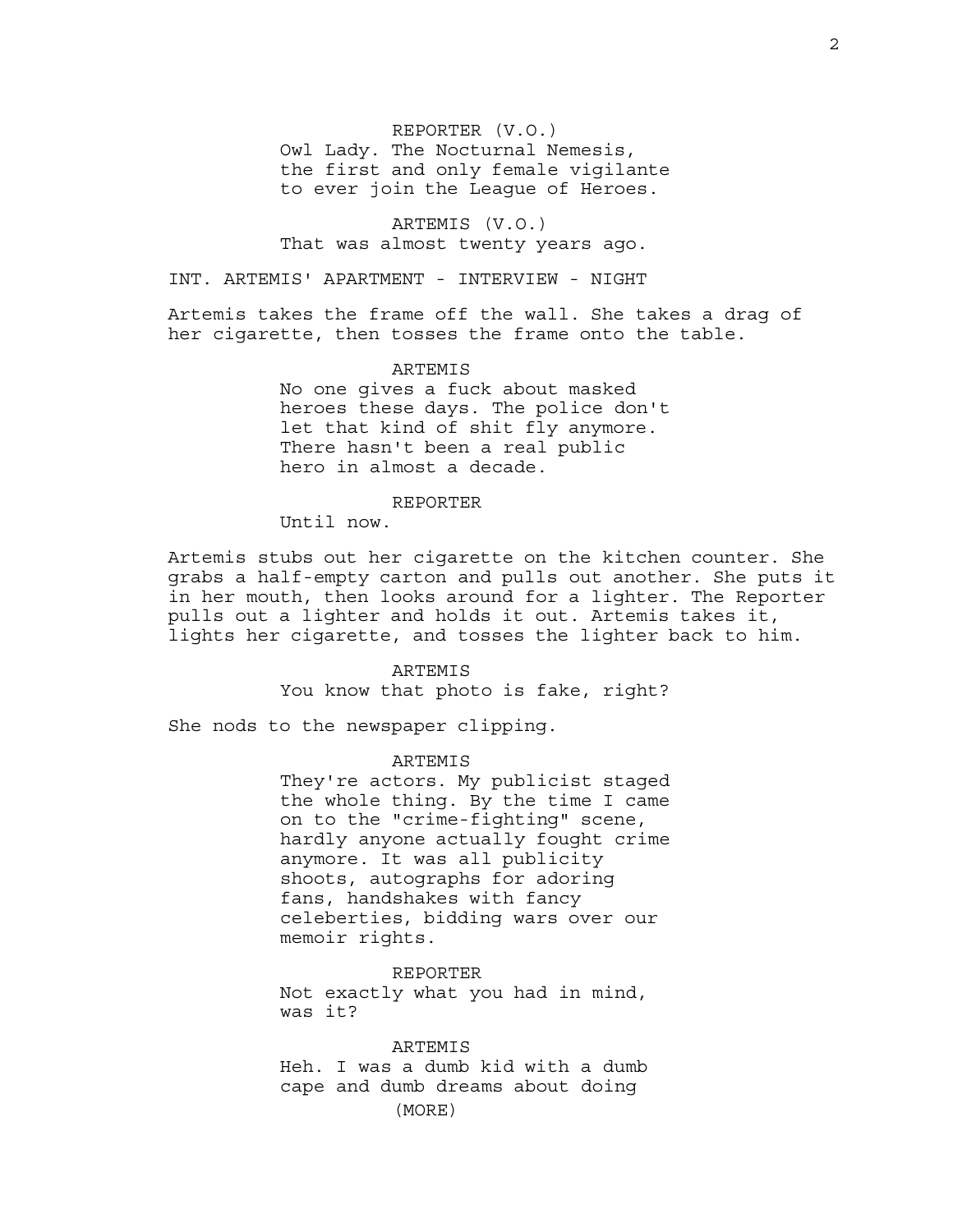#### ARTEMIS (CONT'D)

some real good for the world. I wanted a legacy. I wanted people to say, long after I was gone, that Owl Lady made a difference. That I made a difference.

REPORTER That sounds like someone else you know, doesn't it?

Artemis pauses. The Reporter stops tapping his pencil.

### ARTEMIS

This story isn't about me, is it.

### REPORTER

Oh, this is still your story. I did, however, want to focus on your relationship with this woman.

The Reporter pulls a small photo out of his jacket and holds it out. Artemis takes it. Her face turns pale.

## ARTEMIS

I'm afraid I don't know this girl.

#### REPORTER

Please, Ms. Blake. I like to think I'm pretty good at my job. I wouldn't be here wasting your time if I didn't know the identity of your successor.

Artemis places her cigarette on the table, then turns and lunges for the Reporter. She lifts him out of his chair by the front of his shirt and slams him against the wall.

> ARTEMIS She's just a kid, you son of a bitch!

### REPORTER

(panicked) Her secret is safe with me! Believe me, Ms. Blake, I have no intention of giving away her identity.

### ARTEMIS

Good. That good.

She leans in close.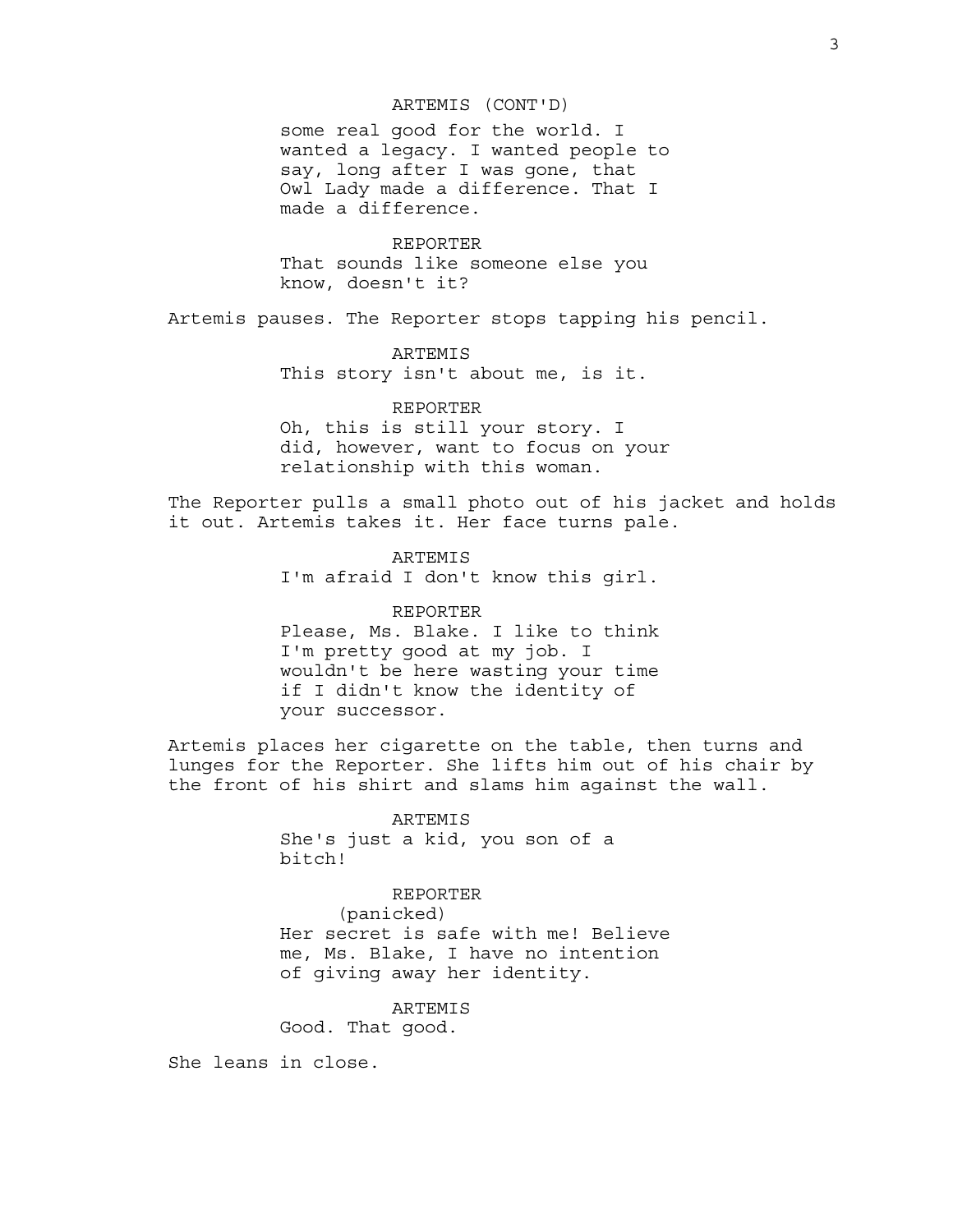ARTEMIS Because if you did, I'd have to ask you to leave.

She nods her head to the window. Lightning flashes, revealing the dark, dirty alleyway that lies twelve stories below. The Reporter swallows and nods. Artemis sets him down, then picks up her cigarette. The Reporter dusts himself off and straightens his tie. He sits back down and picks up his pencil.

REPORTER

We won't use her name. We'll give her an alias, for the story. What about... Josie? We'll call her Josie.

#### ARTEMIS

...Fine.

Silence. The Reporter taps his pencil nervously.

REPORTER So... Tell me about her. The second Owl Lady.

 Artemis stares out the window. The sun is starting to set. She takes a drag of her cigarette.

> **ARTEMIS** She... Josie... moved into the building last June.

A KNOCK on the door.

INT. ARTEMIS' APARTMENT - LAST JUNE - DAY

Sunlight streams in through the windows. Artemis opens the apartment door. There stands JOSIE, 21. She holds her hand out.

> JOSIE Hey, name's Josie. I just moved in down the hall.

Artemis stares at her hand.

ARTEMIS

Okay.

Josie's smile falters a little. She puts her hand down.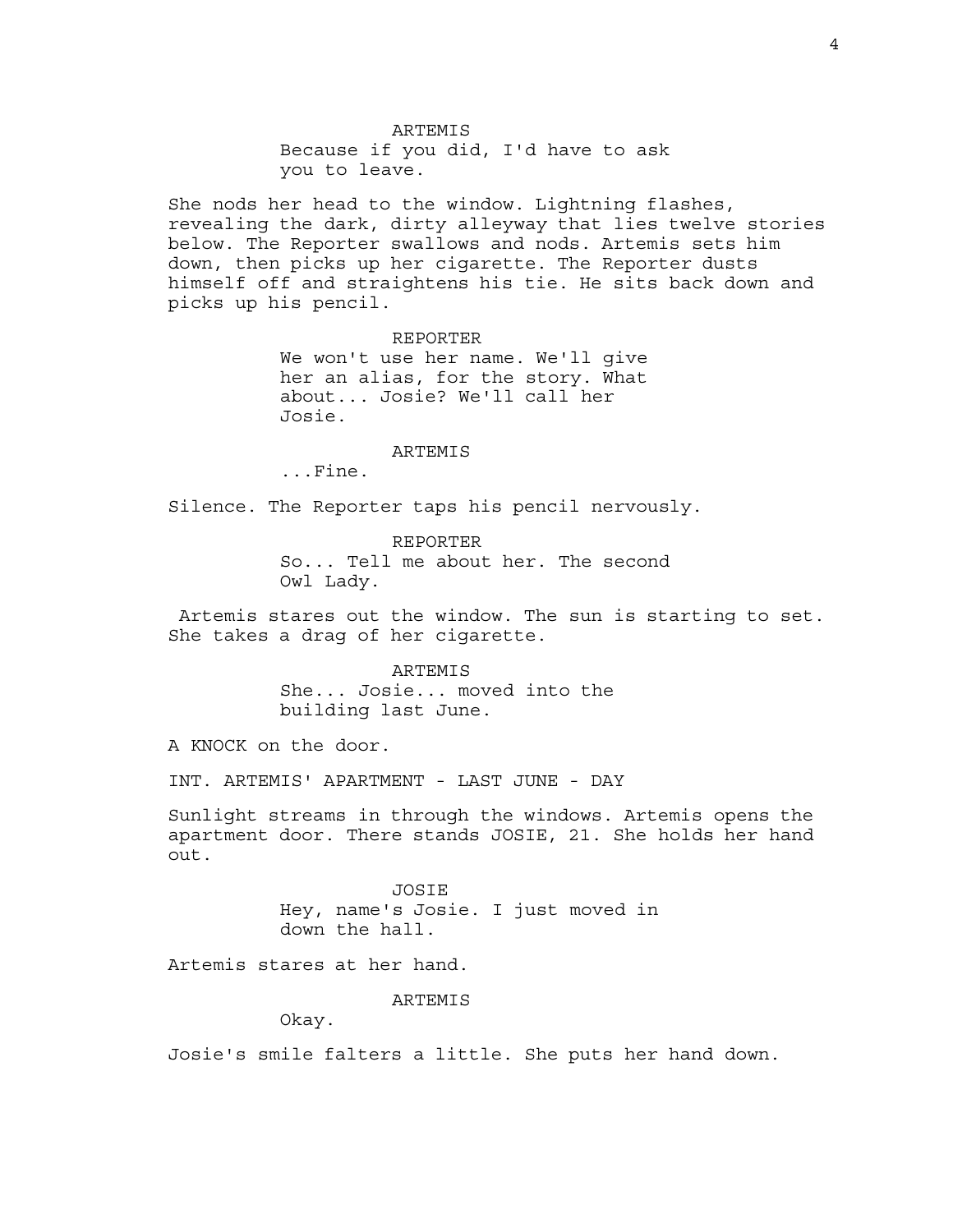JOSIE Just wanted to introduce myself.

ARTEMIS And you've done a wonderful job of that. Was there anything else?

Josie blinks.

JOSIE No, I guess not. Sorry to interrupt... whatever it is rude, sad old women do when they're all alone.

She turns and walks away. Artemis fails to keep a smirk off her face.

> ARTEMIS (V.O.) I liked her.

Artemis starts to close the door, but the sound of shouting causes her to stop.

> JOSIE (O.S.) What the hell is going on here?

Artemis looks out into the hallway.

INT. APARTMENT HALLWAY - LAST JUNE - DAY

A few doors down from Artemis' apartment stand two mobsters; LEON, an enormous burly man, and FRANCOIS, a shorter, scrawnier man. They wear matching red tracksuits. The two tower over DELORES, an elderly resident.

> ARTEMIS (V.O.) Red's goons. Coming to collect their weekly "protection" fee. See, while the landlord holds the deed to the place, the entire neighborhood is really run by a gangster. Red Martha.

INT. ARTEMIS' APARTMENT - PRESENT - NIGHT

REPORTER Red Martha. That's a hell of a name for a gangster.

ARTEMIS Oh, it's a fucking stupid name. But Red is a ruthless bitch. She's been (MORE)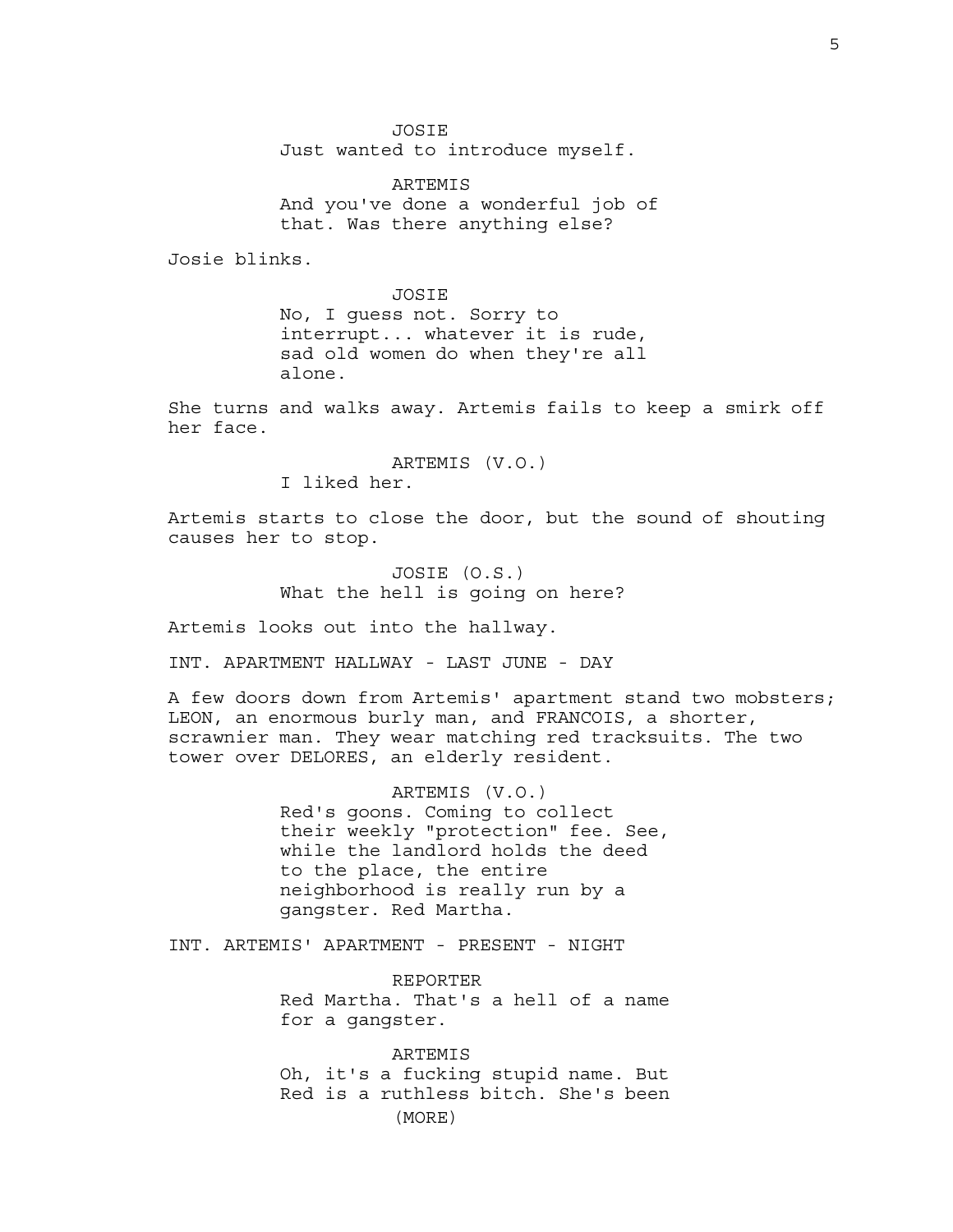#### ARTEMIS (CONT'D)

running this part of town for so long, people were half convinced it couldn't be one person, that it was a title of sorts, passed down to her successors. It's not.

#### INT. RED MARTHA'S WAREHOUSE - PAST - NIGHT

RED MARTHA, an elderly woman in a red tracksuit, with dark glasses and short grey hair, sits in a wheelchair. A tank of oxygen sits strapped to the back of her chair, attached to a breathing mask, which sits on her lap.

Red lifts the mask to her face and takes a deep breath as a GOON drags a helpless VICTIM before her.

> REPORTER (V.O.) So why do they call her "Red"?

ARTEMIS (V.O.) They say she used to have the most beautiful red hair.

Red nods. The Goon takes a bat and knocks the Victim to the ground. Red watches, no emotion on her face, as the Goon beats him relentlessly.

> ARTEMIS (V.O.) Also because she kills a lot of people.

INT. APARTMENT HALLWAY - LAST JUNE - DAY

Leon, Francois, and Delores turn to look at Josie

DELORES (terrified) Josie, dear, this is nothing you need to worry about.

FRANCOIS Yeah, run along, little girl. This doesn't concern you.

JOSIE Like hell it doesn't.

Josie takes a step towards them. Artemis grabs her arm.

ARTEMIS Kid, don't do anything stupid.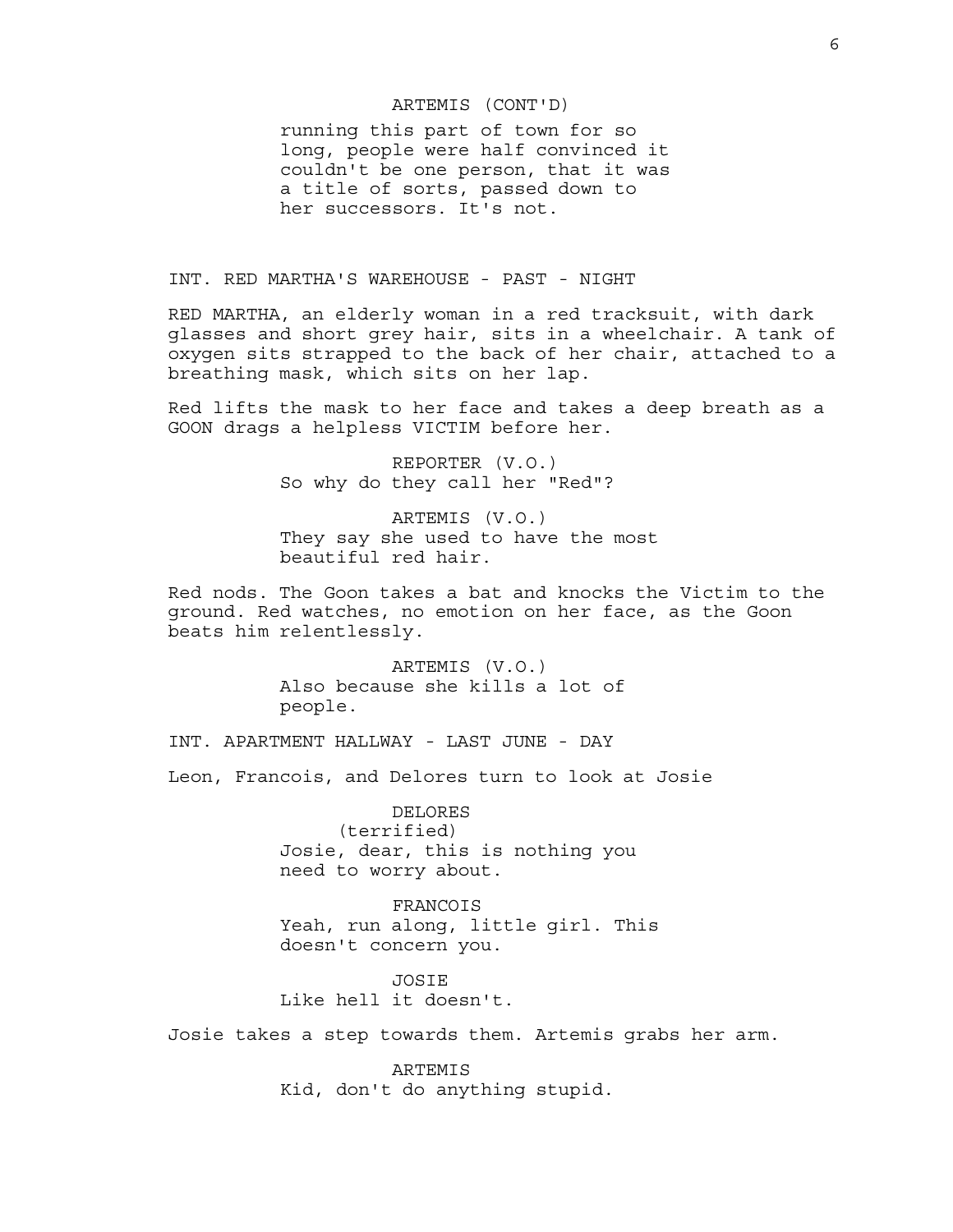Josie tries to pull away, but Artemis' grip is iron.

### ARTEMIS

Kid-

Josie sweeps her arm down suddenly, breaking Artemis' hold.

She launches herself at Francois. Caught by surprise, Francois is unable to react as Josie strikes his knee and barrels into him, bringing them both crashing to the ground.

Dolores screams and slams her apartment door shut.

ARTEMIS (V.O.) I should have let them kick the shit out of her. They wouldn't have killed her; Red doesn't take to kindly to murder in her territory. unless she orders it herself. Should've just let them teach her a lesson. Being ruled by mobsters isn't so bad as long as you pay them what they ask and leave them alone. Fighting back only brings more trouble.

Leon grabs Josie by the hair and pulls her to her feet. Josie flails for a second, then delivers a precision kick to his groin.

Leon collapses to the ground, howling in pain. Josie kicks him in the side. He doubles over.

Behind Josie, Francois struggles to his feet and pulls a blade from his waistband. He lunges at Josie, but Artemis grabs his arm.

> ARTEMIS (V.O.) But I liked her. And it'd been way too long since I'd kicked some ass.

Artemis twists his arm back harshly. Francois struggles, nearly freeing himself, until Artemis snaps his wrist. Francois cries out, releasing the blade.

Josie whirls around, ready to strike, but Artemis slams him into the wall head first, sending him stumbling.

Leon crawls to his feet, and the goons back away from the two women.

> FRANCOIS That was a big mistake, girlie. My (MORE)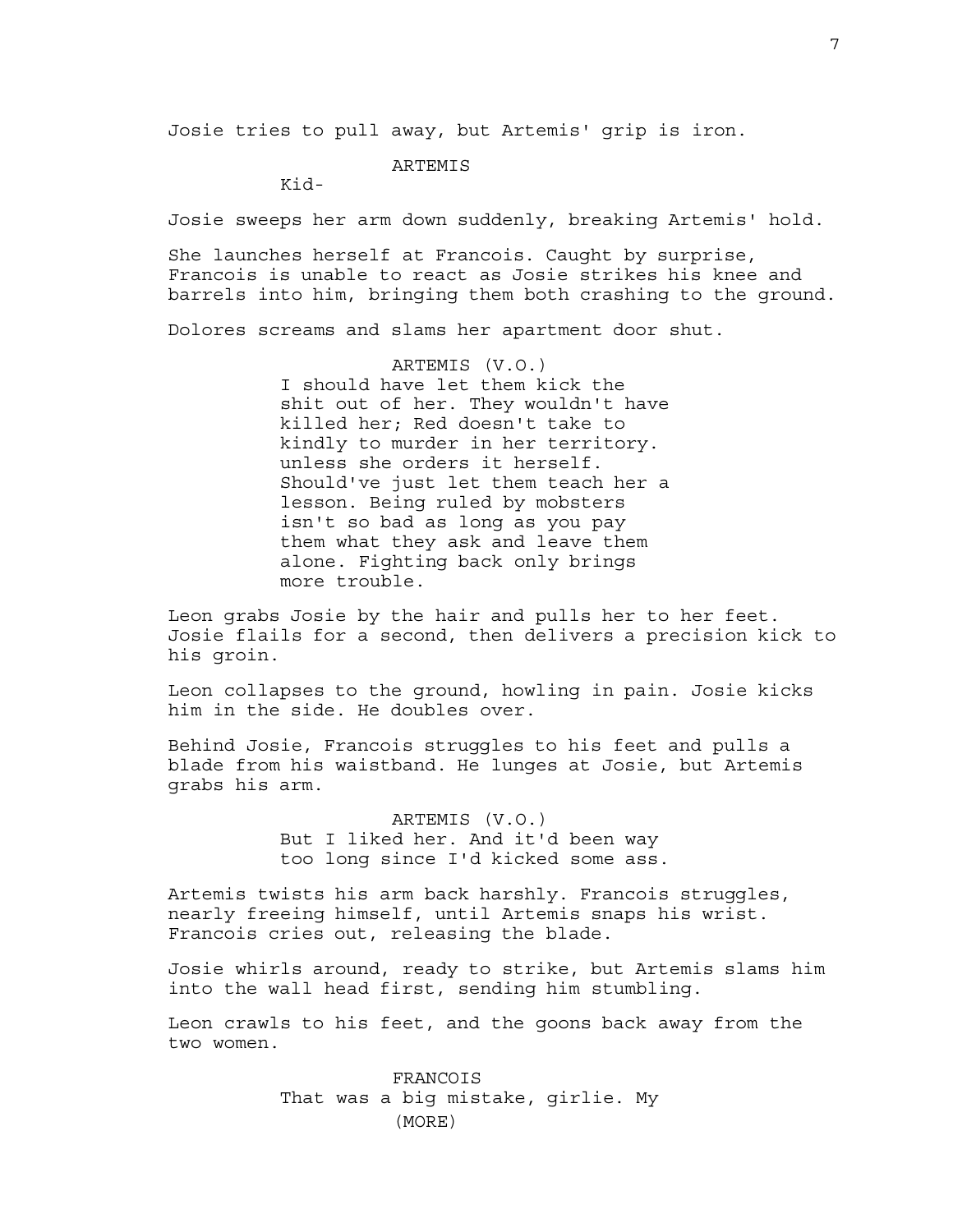#### FRANCOIS (CONT'D)

boss don't take too kindly to goodie two-shoes in her neighborhood.

He turns to Leon for support, but Leon has already bolted for the stairwell.

> FRANCOIS (feigning confidence) You got lucky this time. Try something like that again, and we'll make sure you regret it.

Francois runs after Leon, fleeing down the stairwell. Artemis turns to Josie, who trembles with excess adrenaline.

> JOSIE Holy shit, that was awesome!

ARTEMIS That was probably the biggest fucking mistake you've ever made.

Artemis turns and walks towards her apartment.

JOSIE Hey, I didn't ask you to help me!

ARTEMIS You're welcome, kid.

JOSIE

Hey!

Artemis turns around.

JOSIE You were, uh, pretty badass, back there.

ARTEMIS Not bad for a sad old lady, huh?

JOSIE Heh, I guess not.

A pause.

ARTEMIS (V.O.) I should've walked away. Let her handle herself. Stayed out of it.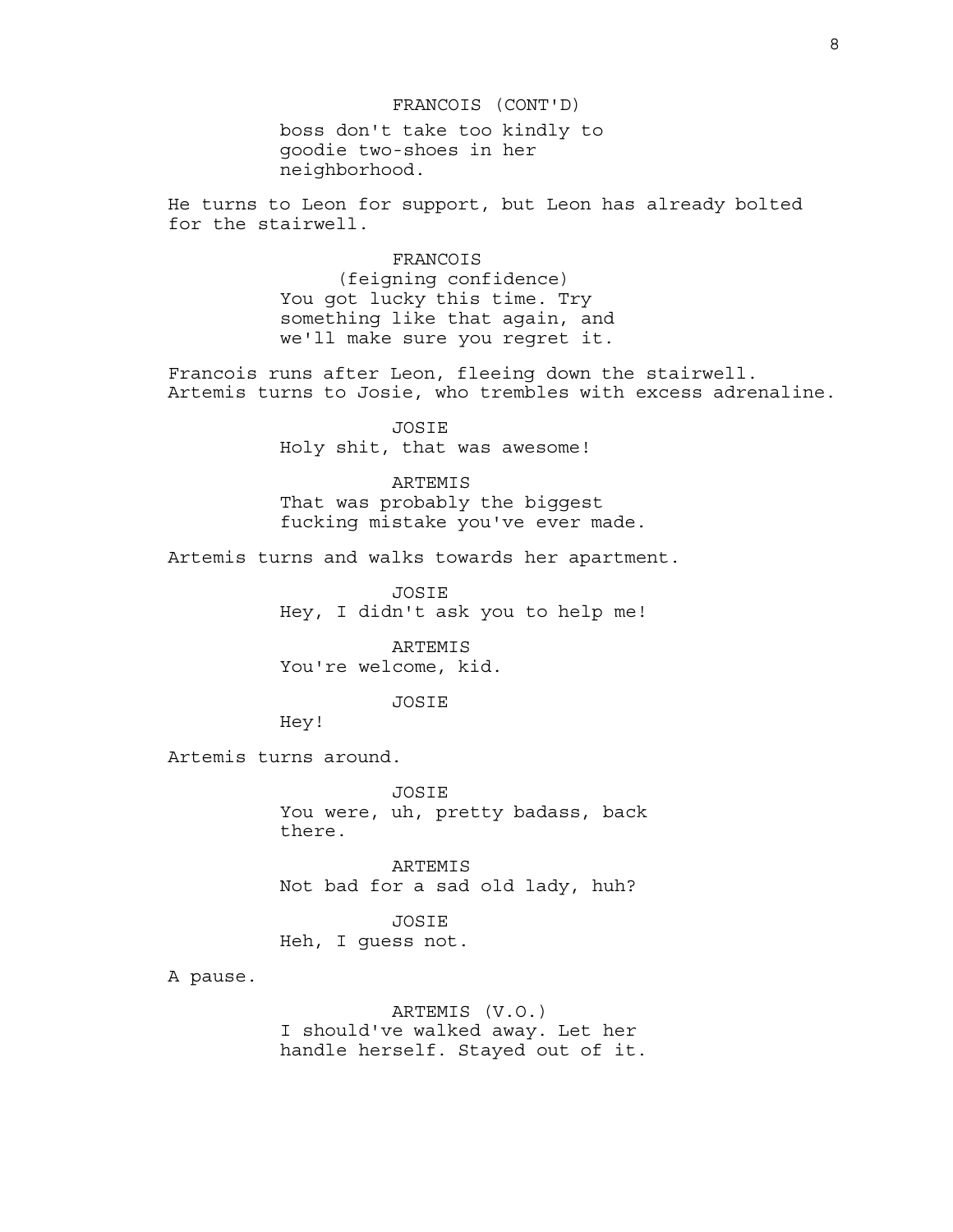## ARTEMIS

Here, come with me.

She tilts her head to her apartment.

JOSIE

Why?

ARTEMIS I need a drink. I'm guessing you could use one, too.

Josie considers for a moment.

INT. ARTEMIS' APARTMENT - LAST JUNE - DAY

Josie sits at the table, eyeing a glass of whiskey in front of her.

> ARTEMIS You can drink it. I won't tell mommy. I'm not a fucking narc.

JOSIE What... How old do you think I am?

**ARTEMIS** Just going by your attitude... Six?

Josie shakes her head. She takes a sip of her drink, and nearly gags. Artemis laughs as she pours herself a glass.

ARTEMIS

Not a whiskey girl, huh?

JOSIE

Shut up.

Artemis reaches over to take her glass, but Josie pulls it back. Josie takes another sip and forces it down with great effort. Artemis shrugs and down her entire glass in one gulp, then pours another.

> ARTEMIS So, where'd you learn to fight like that?

JOSIE My mother always insisted that I should be able to defend myself.

ARTEMIS Sounds like a smart woman.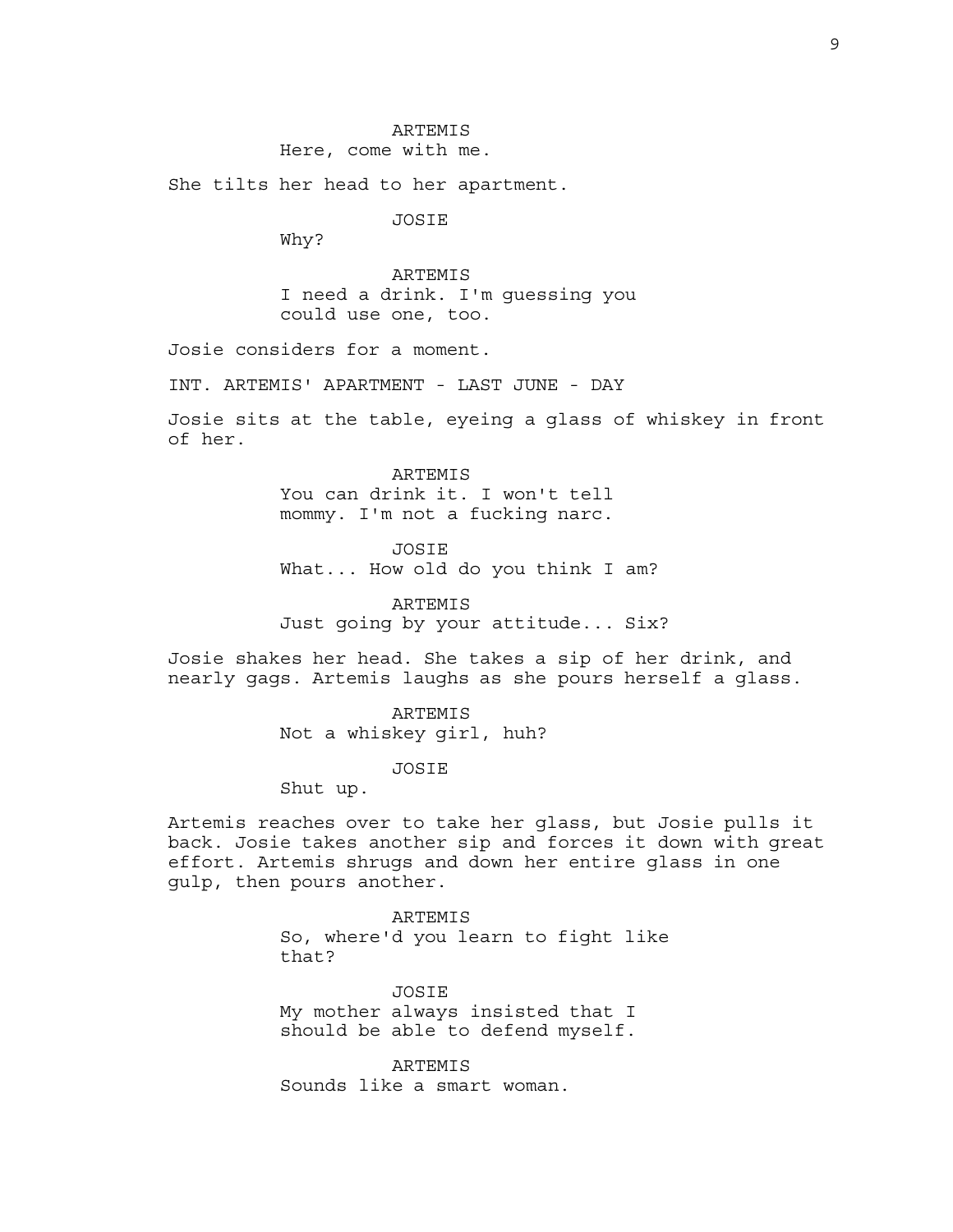JOSIE

Yeah, she was.

Silence. Josie finishes off her drink, grimacing.

ARTEMIS (V.O.) Her mother grew up during the Age of Heroes. She was also a bit of a mask fanatic.

REPORTER (V.O.) Let me guess; big Major Metropolis fan.

EXT. MAJOR METROPOLIS MONUMENT - PAST - DAY

The grand unveiling of an enormous statue of MAJOR METROPOLIS. The Major himself stands before it, flanked by half a dozen MEMBERS OF THE LEAGUE OF HEROES, all waving to a crowd of celebrating citizens.

An important looking OFFICIAL cuts a large red ribbon, to the cheers of the crowd. Cameras flash off screen.

> ARTEMIS (V.O.) Oh, definitely. She loved everyone in the League of Heroes.

REPORTER (V.O.) Everyone always loves Major Metropolis. I always found him overrated, if I'm being honest.

Towards the front of the crowd, a 20-something JOSIE'S MOTHER cheers.

> ARTEMIS (V.O.) There was one hero she idolized above all the others.

Josie's Mother watches the heroes as they applaud the Major. Her gaze settles on a Young Artemis, in her Owl Lady attire, standing towards the back of the heroes.

INT. ARTEMIS' APARTMENT - LAST JUNE - DAY

ARTEMIS You're joking, right? No one gives a shit about Owl Lady.

JOSIE She did. Owl Lady meant the world to her. I had her poster in my room (MORE)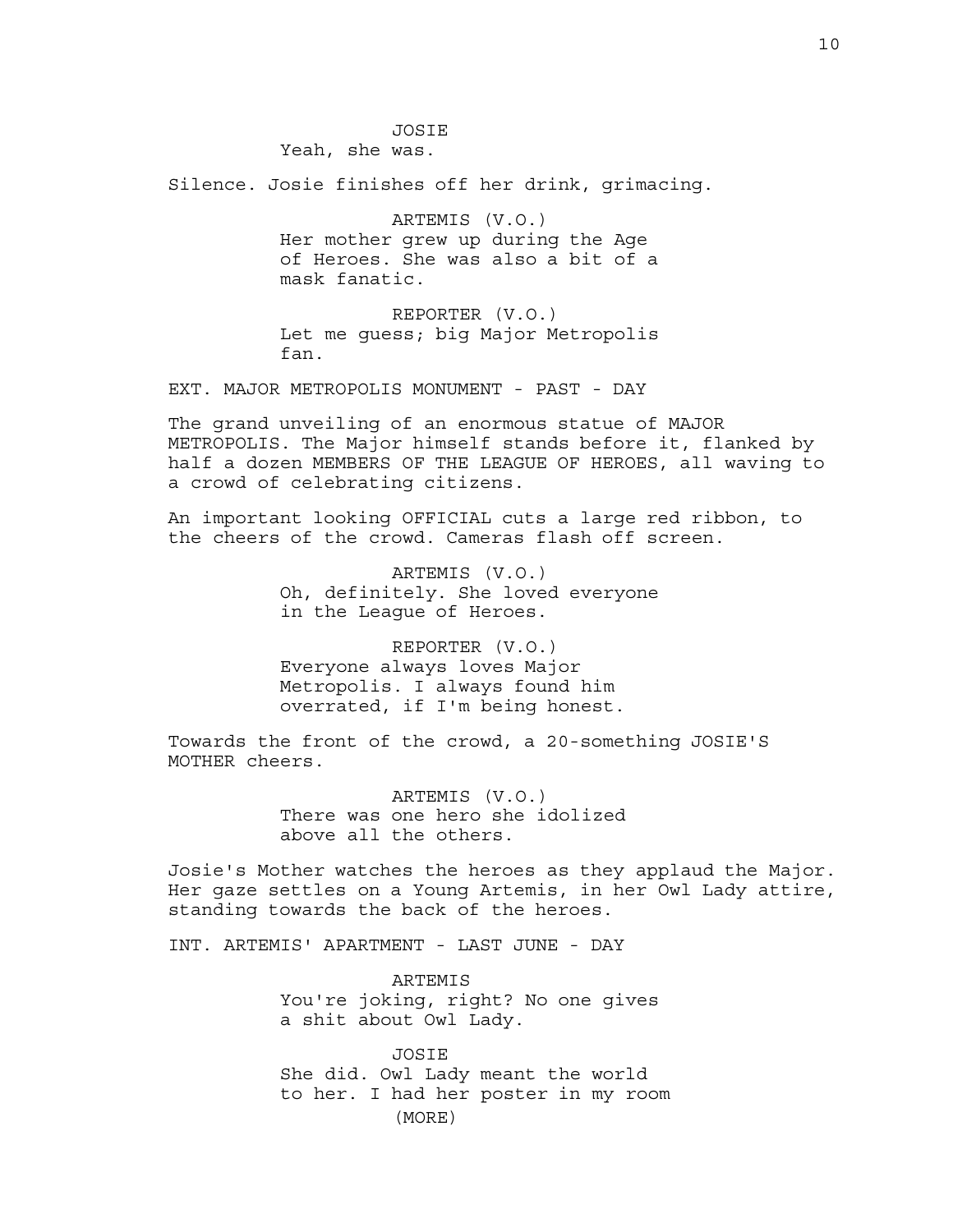# JOSIE (CONT'D)

for almost 15 years.

ARTEMIS I guess she had a soft spot for B-list nobodies.

JOSIE Jeez, what do you have against Owl Lady? I figured you were a fan.

She gestures to the newspaper clipping hanging on the wall, glass uncracked.

> JOSIE Besides, she wasn't a "B-list nobody". She was the first woman to join the League of Heroes! She was a badass!

> ARTEMIS She was a fucking publicity stunt. The League didn't give a shit about her.

Artemis finishes her drink, then pours herself another.

JOSIE Hey, how many of those are you gonna-

### ARTEMIS

You know Owl Lady wasn't even her name? She started out as the "Avenging Owl". But the League didn't think that "informed her character" enough.

JOSIE Where did you hear-

## ARTEMIS

(ignoring her) She tried so hard, you know? Just wanted to do some good. Taught herself to fight. Fought for her neighborhood, then her city, then whatever shithole the League sent her to. Still, nobody cared.

JOSIE You don't know that.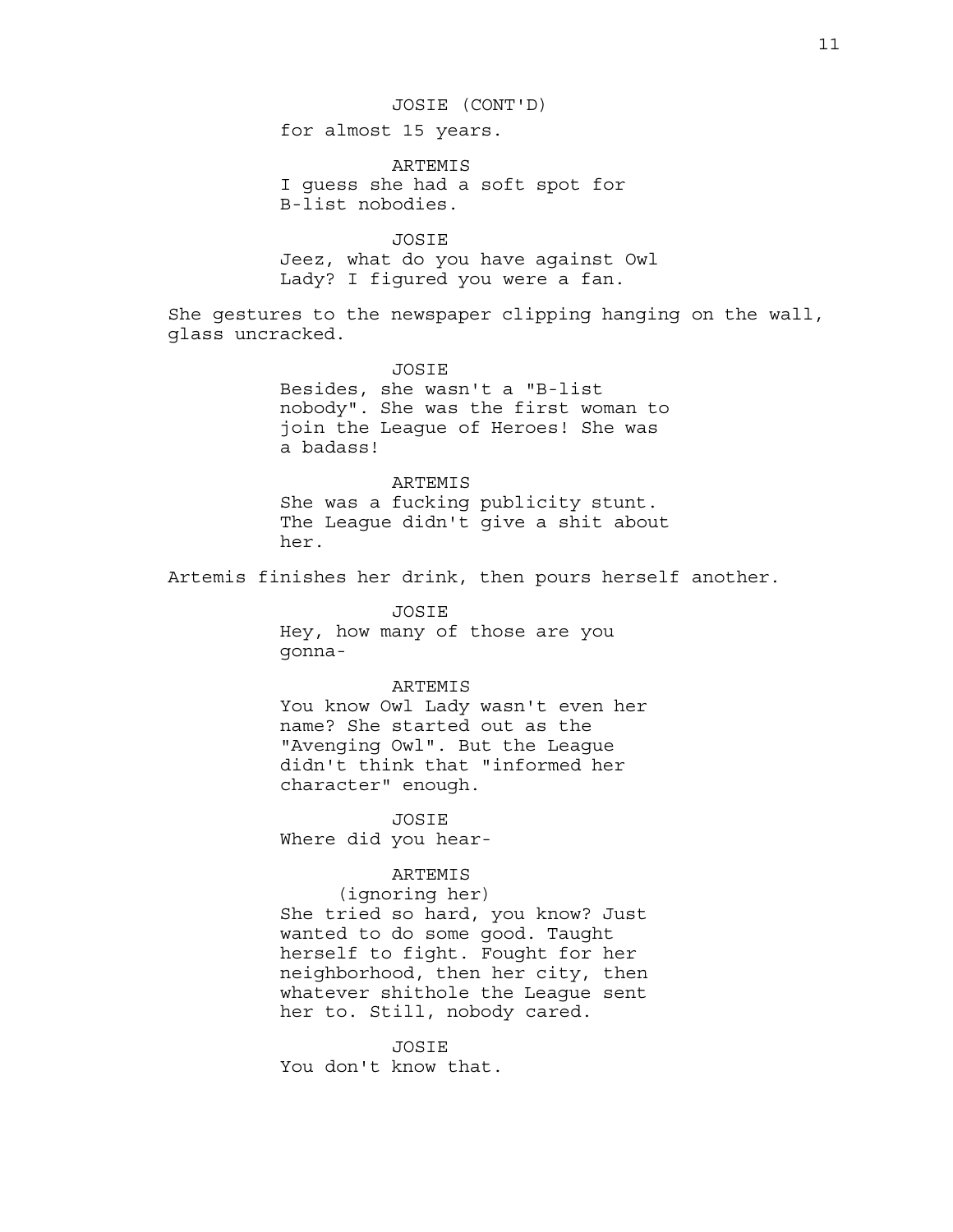#### ARTEMIS

Oh yeah? Wherever she showed up, people would ask her why Crimson Jones couldn't make it. Everyone saw her as a joke, a dumb girl in an owl costume, trying to be something she's not. She just wanted to do some good.

#### JOSIE

How do you know all this?

Artemis stops, suddenly aware that she's been rambling. She turns away and downs her glass of whiskey. Josie stares at her. She looks at the newspaper clipping, then back at Artemis.

Realization dawns on Josie's face.

JOSIE

No way...

ARTEMIS The fuck are you on about?

**JOSIE** Owl Lady. That was you. The way you took down those guys, it all makes sense.

Artemis doesn't turn around. A moment of silence passes.

REPORTER (V.O.) You didn't try to deny it?

INT. ARTEMIS' APARTMENT - PRESENT - NIGHT

Artemis stubs out her finished cigarette and pulls out another.

> REPORTER You wanted to be recognized, didn't you?

Artemis doesn't respond. She considers her cigarette, then holds it out to the Reporter without looking at him. He stares at it for a moment, not comprehending, then realized what she wants and pulls out his lighter. He lights the cigarette, and Artemis takes a deep drag.

> REPORTER So how did that change things between you, now that she knew who (MORE)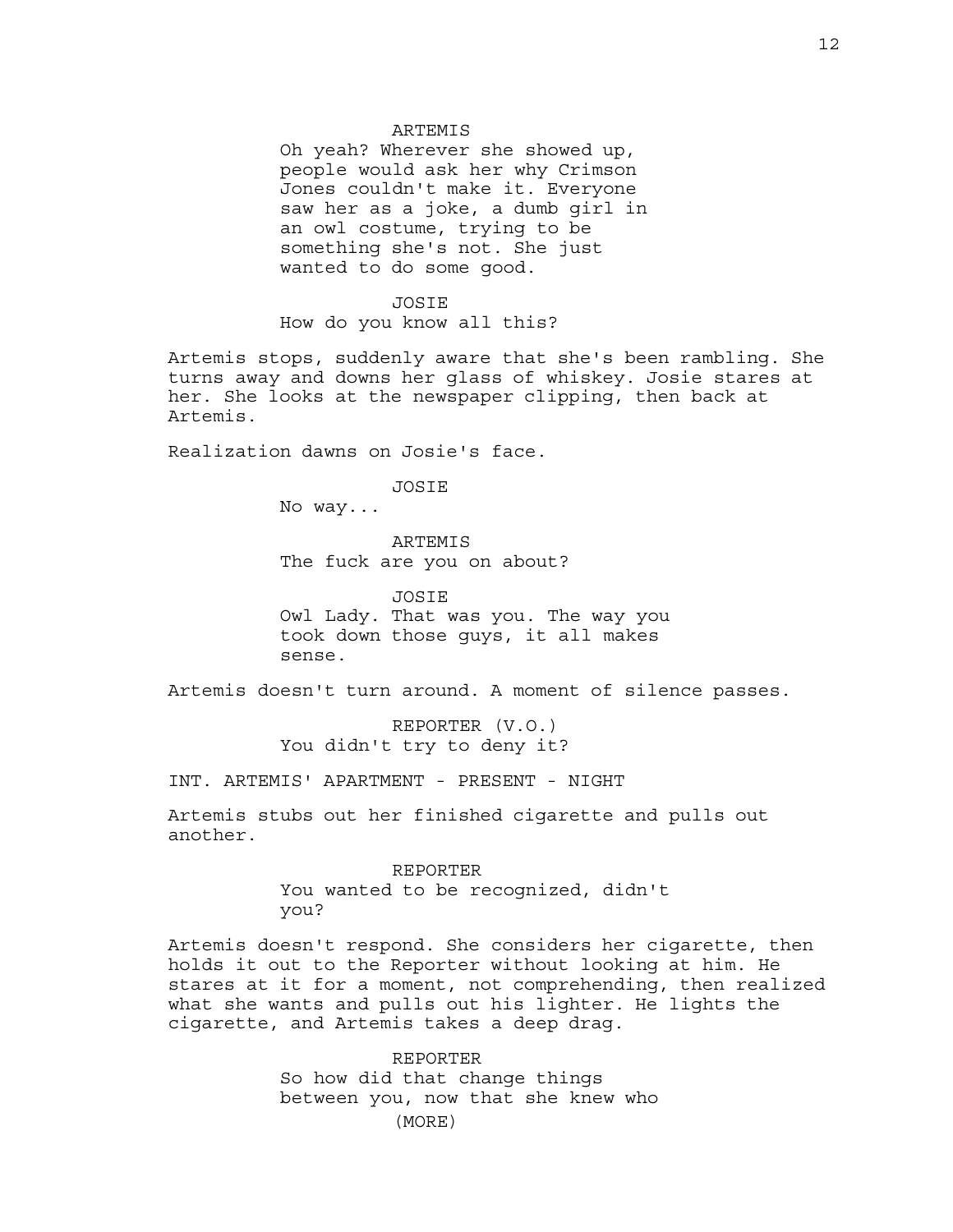#### REPORTER (CONT'D)

you were?

ARTEMIS Well, for starters, she became a giant pain in my ass.

INT. ARTEMIS' APARTMENT - LAST JUNE - DAY

Artemis tries to make her way to the door, but Josie stops her.

## **JOSIE**

Come on!

ARTEMIS It's not gonna happen.

JOSIE

You could train me! We could take on that Red Martha bitch, drive her out of the city!

### ARTEMIS

Kid, you need to stop. The time for superheroes is over.

### JOSIE

Why? We're a good team! I can handle myself, you've seen that. We could bring back Owl Lady!

#### ARTEMIS

Congratulations, you can beat up a couple of tax collectors, you're now a bona-fide superhero. You're not going up against some Saturday morning cartoon villain.

### **JOSTE**

(dismissive) Her name is *Red Martha*.

### ARTEMIS

If you keep pushing her, she will hurt you, probably kill you. And it won't just be you. She'll rain hell down on the entire neighborhood. Just leave it alone.

JOSIE I can't. It's not right.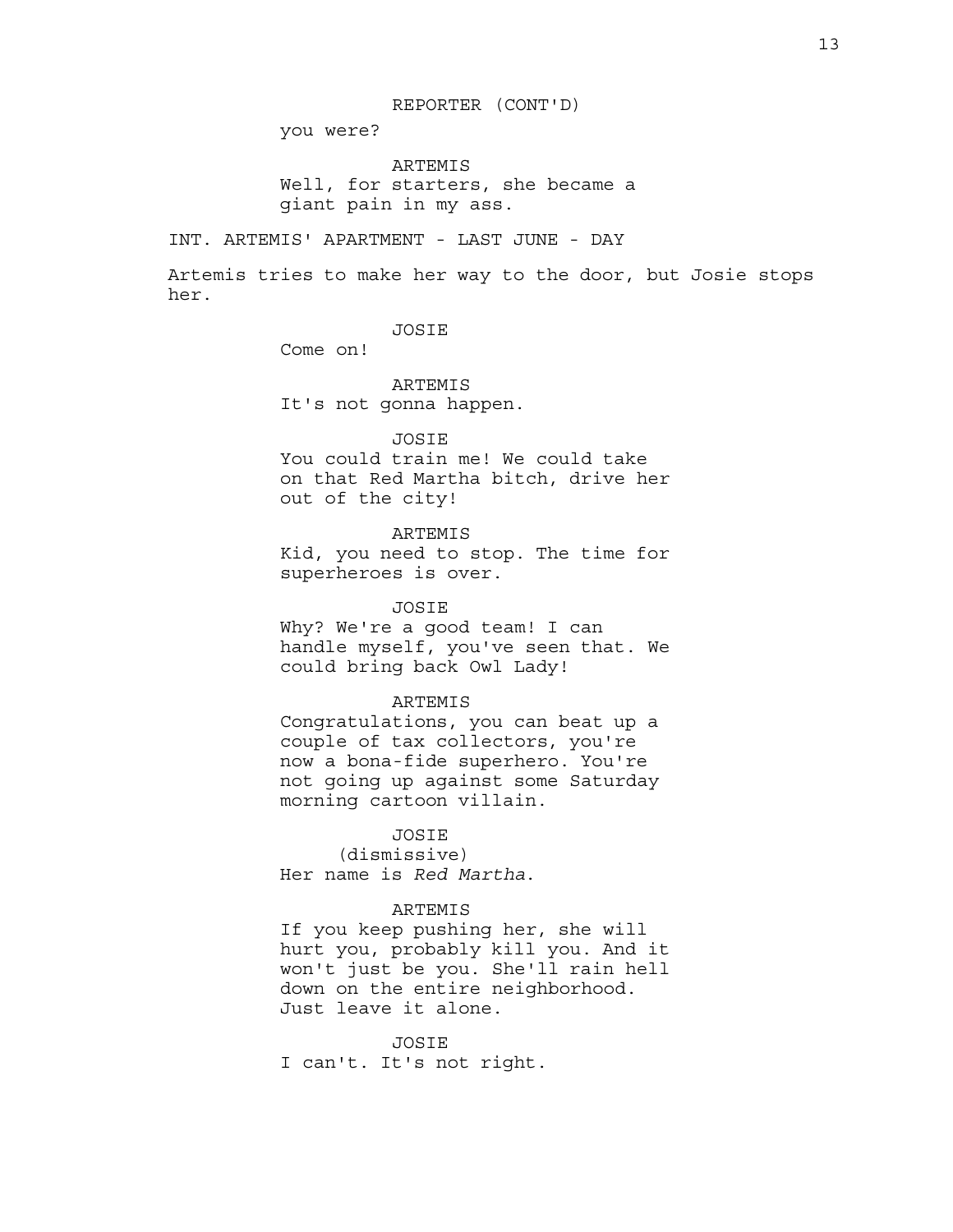#### ARTEMIS

Then maybe you should leave. Get out of my home. Get out of the building. Get out of Jersey, if that's what it takes to forget about this.

JOSIE I can't fucking believe this. My mother looked up to you. I looked up to you. Owl Lady was better than this.

Artemis laughs, but her voice is mirthless.

#### ARTEMIS

Kid, Owl Lady was always this. Just because you and your mommy were too stupid to realize that doesn't mean-

## JOSIE

Shut up!

Josie grabs the framed newspaper clipping off the wall and hurls it to the ground with a cry, cracking the glass.

The two stare at each other, silent except for Josie's heavy breathing.

> JOSIE And stop calling me kid.

Josie storms out the door, slamming it shut behind her. A moment passes. Artemis picks up the frame and puts it back on the wall.

INT. ARTEMIS' APARTMENT - PRESENT - NIGHT

Artemis picks up the cracked frame from the table, and puts it back on the wall.

> ARTEMIS I didn't hear from her for a few weeks. She didn't want anything to do with me, and I was just fine with that.

REPORTER But you did hear from her.

ARTEMIS Well, heard *about* her, at least.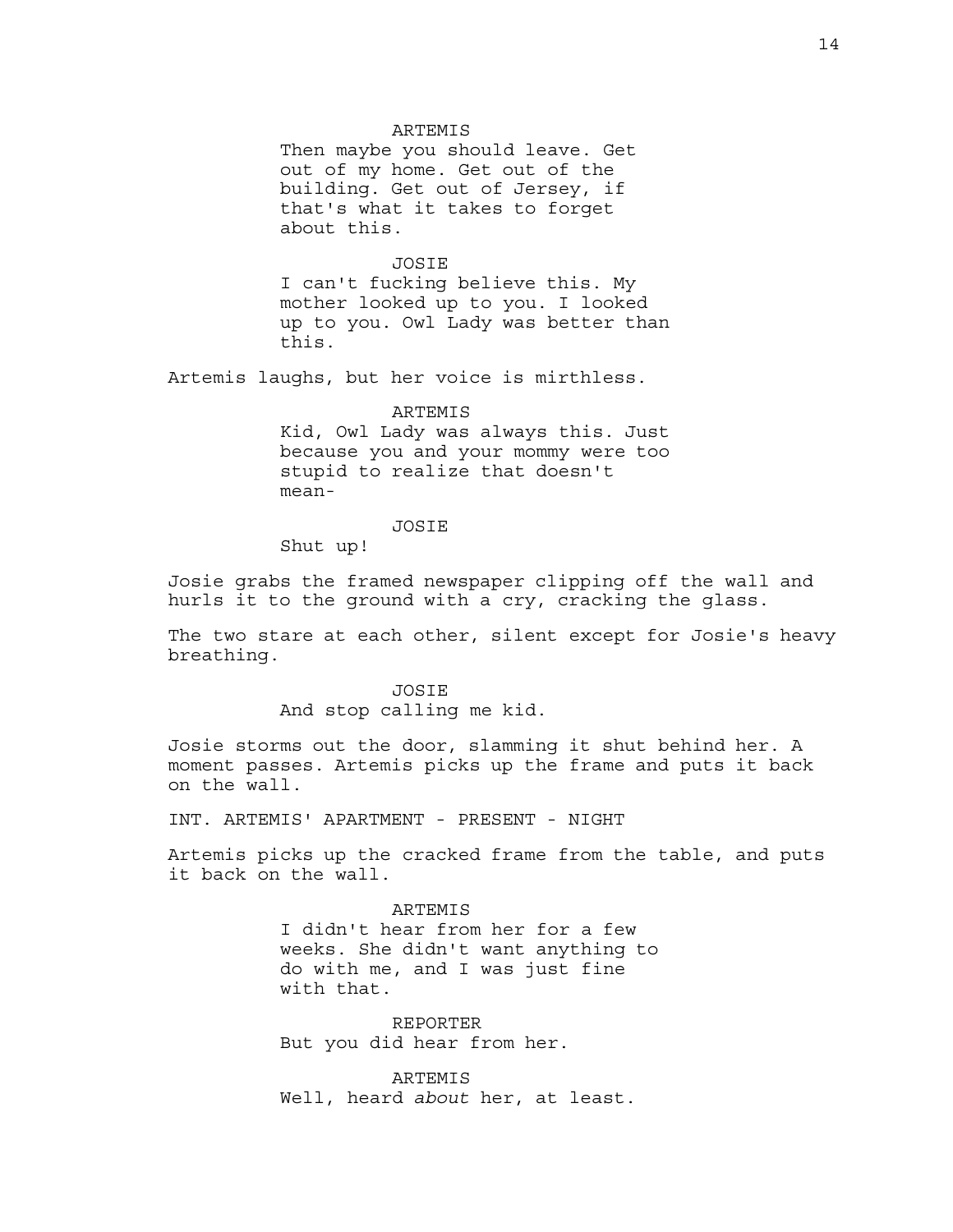INT. ARTEMIS' APARTMENT - LAST JUNE - DAY

Artemis, arms filled with groceries, struggles but ultimately manages to come through her front door. She tosses the bags onto the kitchen counter. She searches for a moment, then finds and grabs the TV remote and turns it on. She starts putting away her groceries.

#### NEWS ANCHOR

...left four people hospitalized. Unconfirmed reports suggest the men were associated with the notorious Red Syndicate. Eyewitnesses claim to have seen a figure dressed as former masked vigilante Owl Lady fleeing the scene.

Artemis drops a glass jar, startled. It shatters on the ground.

### NEWS ANCHOR

Owl Lady was known as a member of the now defunct League of Heroes, albeit one of the League's less prominent inductees.

ARTEMIS Less prominent my ass.

#### NEWS ANCHOR

Has the Nocturnal Nemesis found a new protege to take on her mantle? Who is the new Owl Lady?

Artemis grabs the remote and turns off the TV.

ARTEMIS Fucking kid.

Artemis moves towards the door. She grabs the handle, but stops.

> ARTEMIS (V.O.) I should have let it go. If the kid wanted to run around in an owl mask and get herself killed, that was her prerogative. (beat) But of course I didn't

Artemis storms out of the apartment, slamming the door behind her.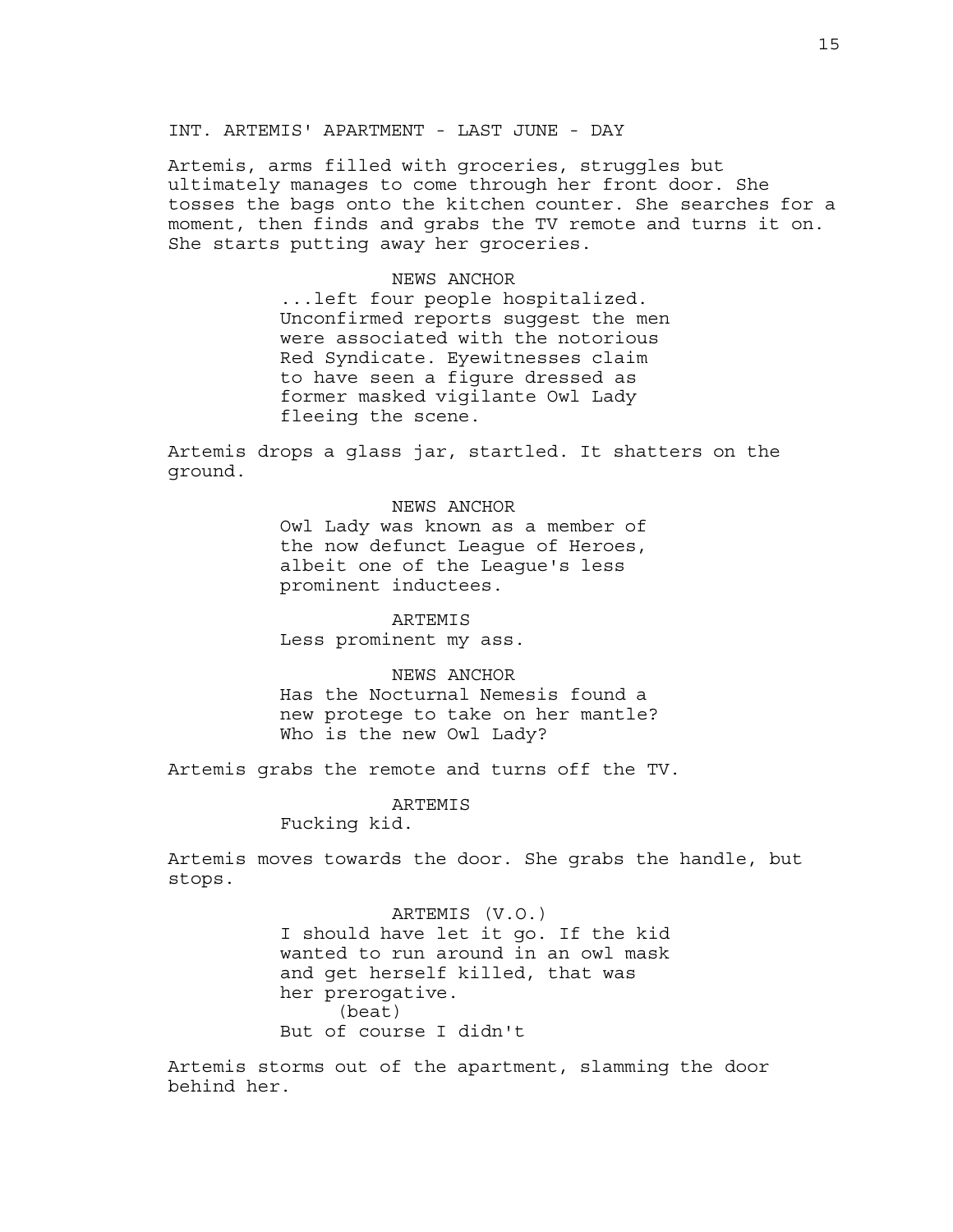### ARTEMIS (V.O.)

Idiot.

INT. APARTMENT HALLWAY - LAST JUNE - DAY

Artemis pounds on the door to Josie's apartment, a few door down from her own. No response. She knocks again.

### ARTEMIS

Hey, open up, you fucking moron!

The door opens. VALERIE, a young woman with distinctive lip piercings, answers the door, a bemused look on her face.

> VALERIE I'm guessing you're the crazy old bat from down the hall.

> ARTEMIS (confused) Oh, I... I'm sorry, I was looking for-

Valerie turns back into the apartment.

VALERIE Door's already open, might as well come out.

JOSIE (O.S.) Fucking hell, Val.

Josie sheepishly walks up to the door, a frustrated expression on her face. Val smirks at her, plants a kiss on her cheek, then walks back into the apartment. Josie sighs.

> JOSIE So? What do you want?

ARTEMIS That was you last night. Going after Red's people.

Josie glances behind her, then steps outside and closes the door behind her.

> JOSIE I don't know what you're talking about.

ARTEMIS It's on the news. "The New Owl Lady".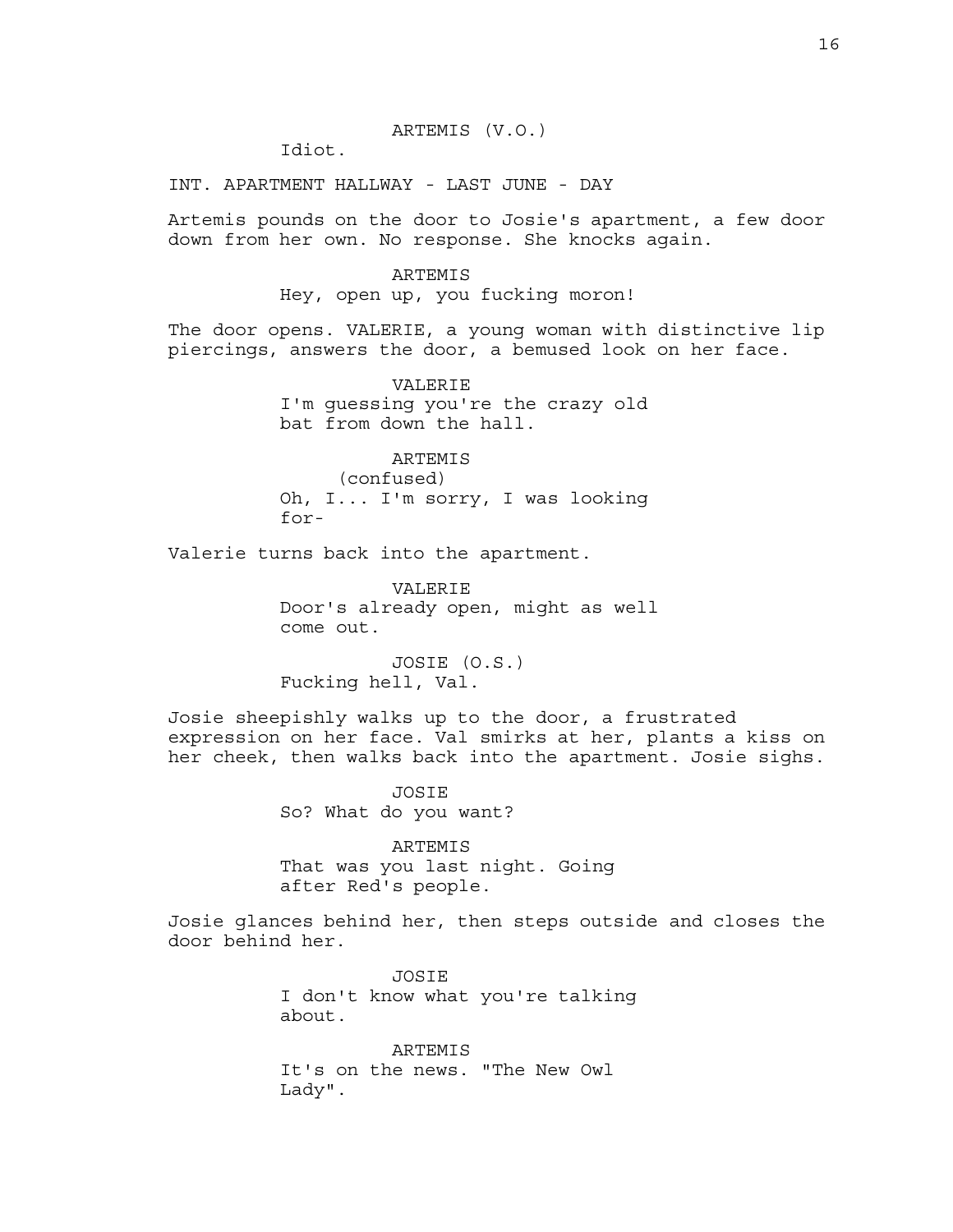JOSIE

How-

ARTEMIS People saw you leave the scene. Where did you even get that costume?

Josie looks away.

JOSIE I, uh, made it. There was this hero-themed costume party that I went to in college, and-

ARTEMIS That's great. What the hell do you think you're doing?

Josie turns back to her.

JOSIE What do you care?

ARTEMIS Kid, you're gonna get yourself killed.

JOSIE I can handle myself. I don't need you to babysit me.

Artemis fumes.

ARTEMIS Fine. Throw your life away. Make things worse for everyone. But leave Owl Lady out of it.

JOSIE Why should I do that?

ARTEMIS I don't need some snot-nosed brat ruining her legacy.

Josie rolls her eyes.

JOSIE

What legacy? I thought you said she was a B-list nobody? Doesn't sound like she has much of a legacy to ruin.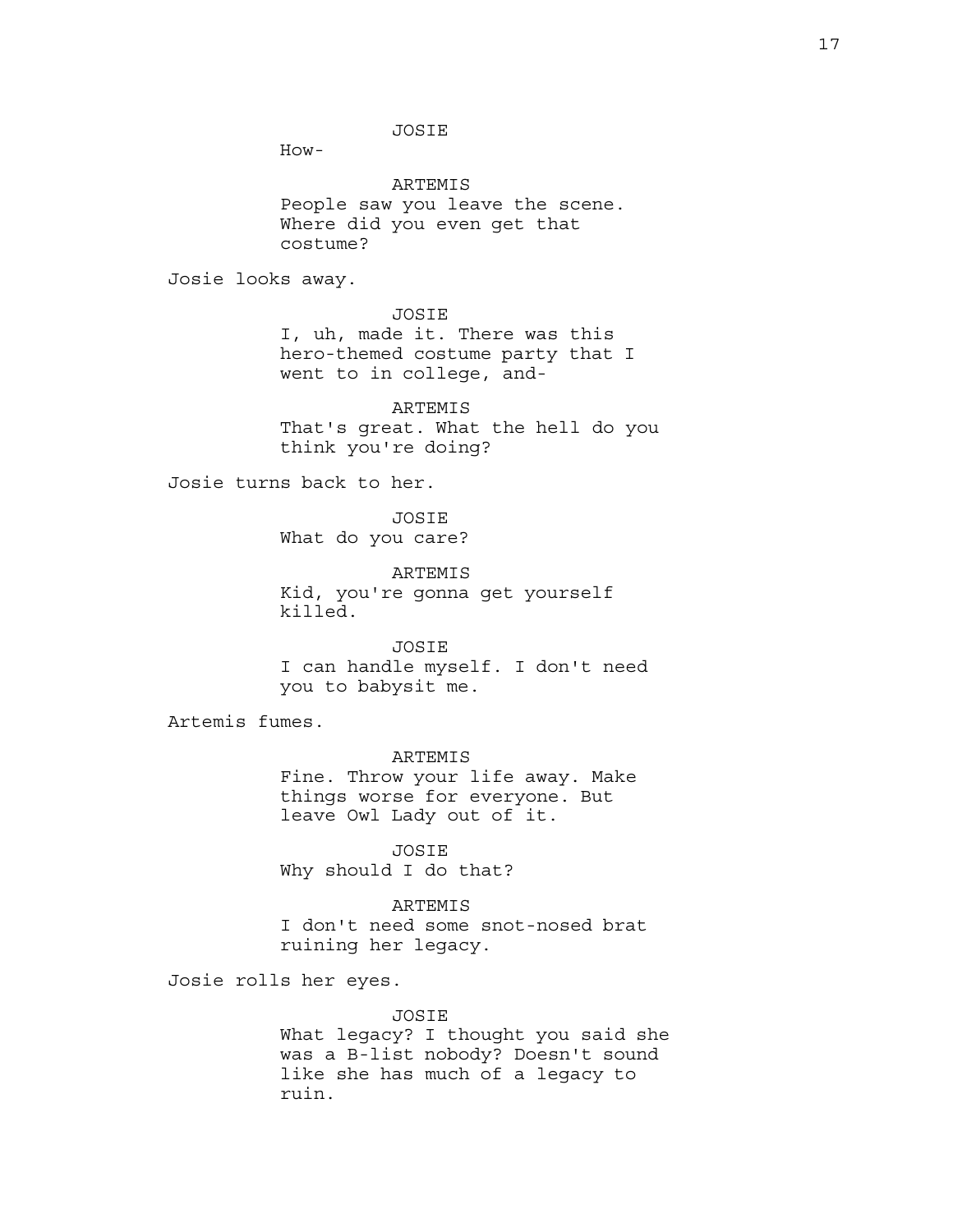#### ARTEMIS

Josie-

JOSIE You said it yourself, Owl Lady is just a dumb kid in a dumb costume trying to do some good. You're not Owl Lady. You're just a cynical old hag who can't let go of the past. You don't deserve her.

Josie storms back to her apartment, audibly locking door behind her. Artemis stares after her.

> ARTEMIS (V.O.) I should have just left it there.

REPORTER (V.O.) I'm sensing a pattern.

ARTEMIS (V.O.)

Shut up.

INT. ARTEMIS' APARTMENT - PRESENT - NIGHT

Artemis stubs out her used-up cigarette. She picks up the cigarette box, but finds it empty. She tosses it away with a sigh.

ARTEMIS

This fucking kid comes in from nowhere and thinks she can take Owl Lady from me.

The Reporter reaches into his jacket and pulls out a box of cigarettes. He opens it and offers one to Artemis. She takes it, and the Reporter lights it.

> REPORTER What bothered so much about that? By your own account, your time as Owl Lady was miserable. Why hold on to it?

Artemis takes a deep drag.

**ARTEMIS** What else do I have to hold on to? Sure, all Owl Lady ever amounted to was a miserable second-rate brand deal, but...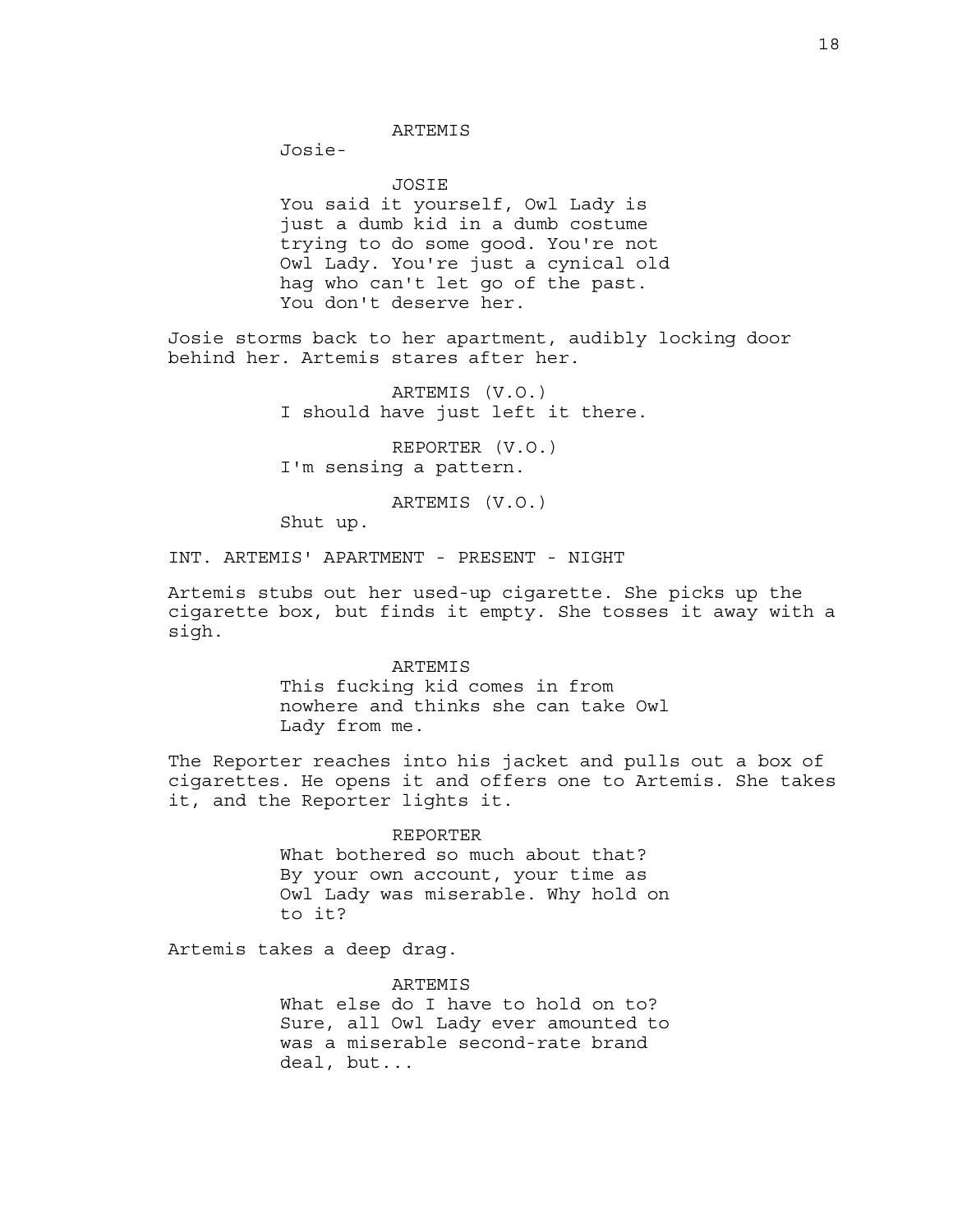## REPORTER But it was *your* miserable, second-rate brand deal.

#### ARTEMIS

Exactly. Owl Lady is... My legacy. It's a sad, shitty, screw-up of a legacy, but it's the only legacy I got. When I die, the one thing I'll have left behind is Owl Lady. Most people don't give a shit about Owl Lady, but nobody give a shit about Artemis Blake.

INT. APARTMENT HALLWAY - LAST JUNE - NIGHT

Josie's apartment door opens slowly. Josie steps out quietly, carrying a duffle bag. She looks around, then closes the door and carefully locks it behind her. She looks around one last time, then heads down the stairwell.

After a moment, Artemis' apartment door slides open. Artemis peaks her head out, looks around, then steps out and locks her door. She follows Josie down the stairs.

> REPORTER (V.O.) What was your plan, exactly?

ARTEMIS (V.O.) I didn't... exactly have a plan.

INT. SUBWAY PLATFORM - LAST JUNE - NIGHT

Josie waits on the subway platform, nervously shifting her duffle bag from hand to hand. A handful of fellow late-night PASSENGERS mill about idly. Artemis watches Josie from behind a pillar.

> REPORTER (V.O.) Were you trying to stop her?

ARTEMIS (V.O.) I don't think I could've if I tried.

A blinding light fills the tunnel as the train arrives.

EXT. SUBWAY STOP - LAST JUNE - NIGHT

Josie emerges alone from the subway entrance, glancing around the empty street. She ducks into a nearby alleyway.

Artemis emerges a moment later. She looks around, having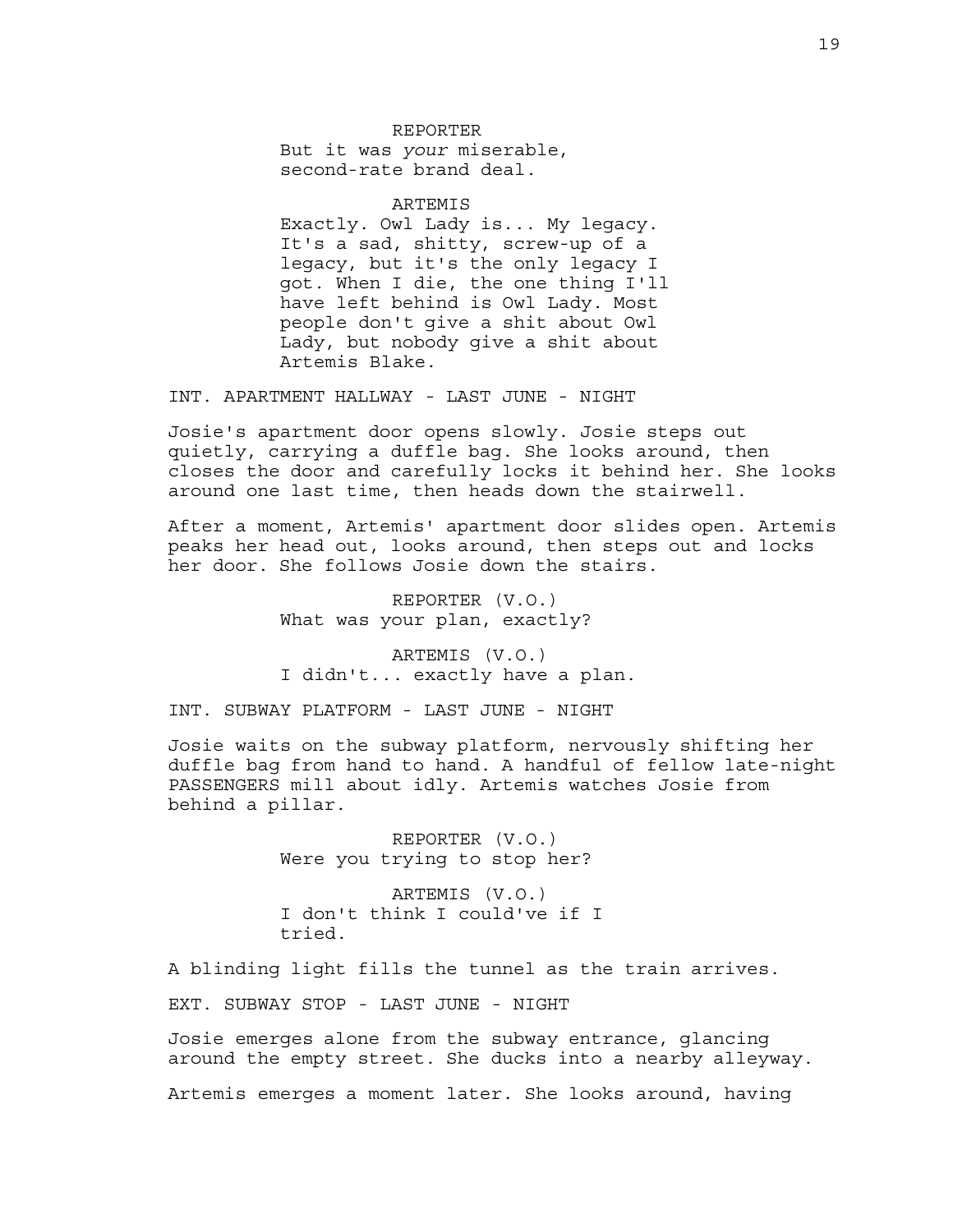lost her target.

## ARTEMIS (whispering) Damn it!

She hears a distant metal clang coming from the alleyway. She follows the sound.

EXT. ALLEYWAY - LAST JUNE - NIGHT

Artemis turns into the alleyway just in time to see Josie, in full Owl Lady gear, climb to the top of a fire escape and vanish over the rooftop.

> **ARTEMIS** You gotta be fucking kidding me.

EXT. ROOFTOP - LAST JUNE - NIGHT

Sounds of great effort echo below. With a final groan, Artemis pulls herself over the edge of the rooftop and sprawls out on her back, gasping for breath.

> REPORTER (V.O.) Why even follow her, then? Were you trying to protect her?

INT. ARTEMIS' APARTMENT - LAST JUNE - NIGHT

Artemis scoffs at the Reporter, but turns away without refuting him.

> REPORTER You were. You had every reason to hate this girl, but you still-

ARTEMIS Alright, fine! I felt responsible for her, is that what you wanted to hear? She was out there all alone because I told her to fuck off. Because I... I didn't help her.

EXT. ROOFTOP - LAST JUNE - NIGHT

Artemis crawls to her feet, eyes scanning the nearby rooftops. She finds Josie off in the distance, perched on a rooftop across from a warehouse.

> ARTEMIS (V.O.) I figured the least I could do was make sure she didn't get herself (MORE)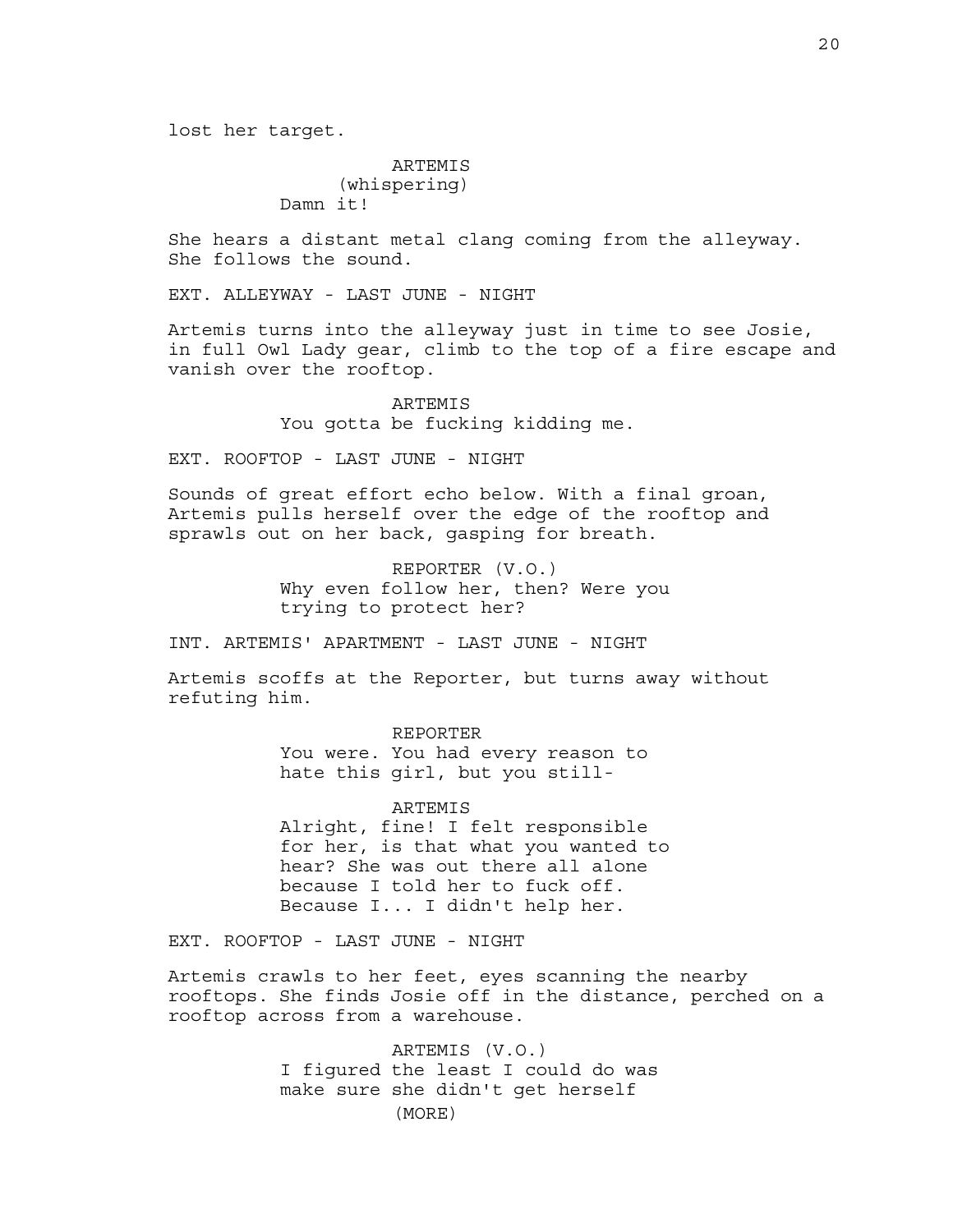killed.

Artemis takes a deep breath, then sprints full speed towards the edge of the roof...

...and leaps over the edge, almost majestic in the moonlight, soaring over the dark alleyway below..

...landing with a forward roll on the adjacent rooftop and coming to a stop in a heroic stance...

...and the moment lingers uncomfortably for a few seconds too long.

Artemis slowly straightens her legs, groaning in pain.

## ARTEMIS

Motherfu-

INT. WAREHOUSE - LAST JUNE - NIGHT

Josie, in full Owl Lady garb, slowly makes her way down a dimly lit hallway. She ducks behind a crate as she hears voices approaching.

### YANCY

...yeah, I figured it would help teach her responsibility. Plus, you know, it'd be nice for her to always have a friend around.

DAVE

Totally! Your kid's gonna love it! Y'know, I had a little pupper when I was growing up. Name was Buddy. That dog followed me everywhere-

YANCY

Fucking hell, Dave, we talked about this, you don't gotta make everything about you!

## DAVE

(sheepishly) Sorry, Yance.

#### YANCY

Look, man, its fine. Let's just get going. This heroin ain't gonna move itself. Don't want to make the boss lady wait.

EXT. WAREHOUSE ENTRANCE - LAST JUNE - NIGHT